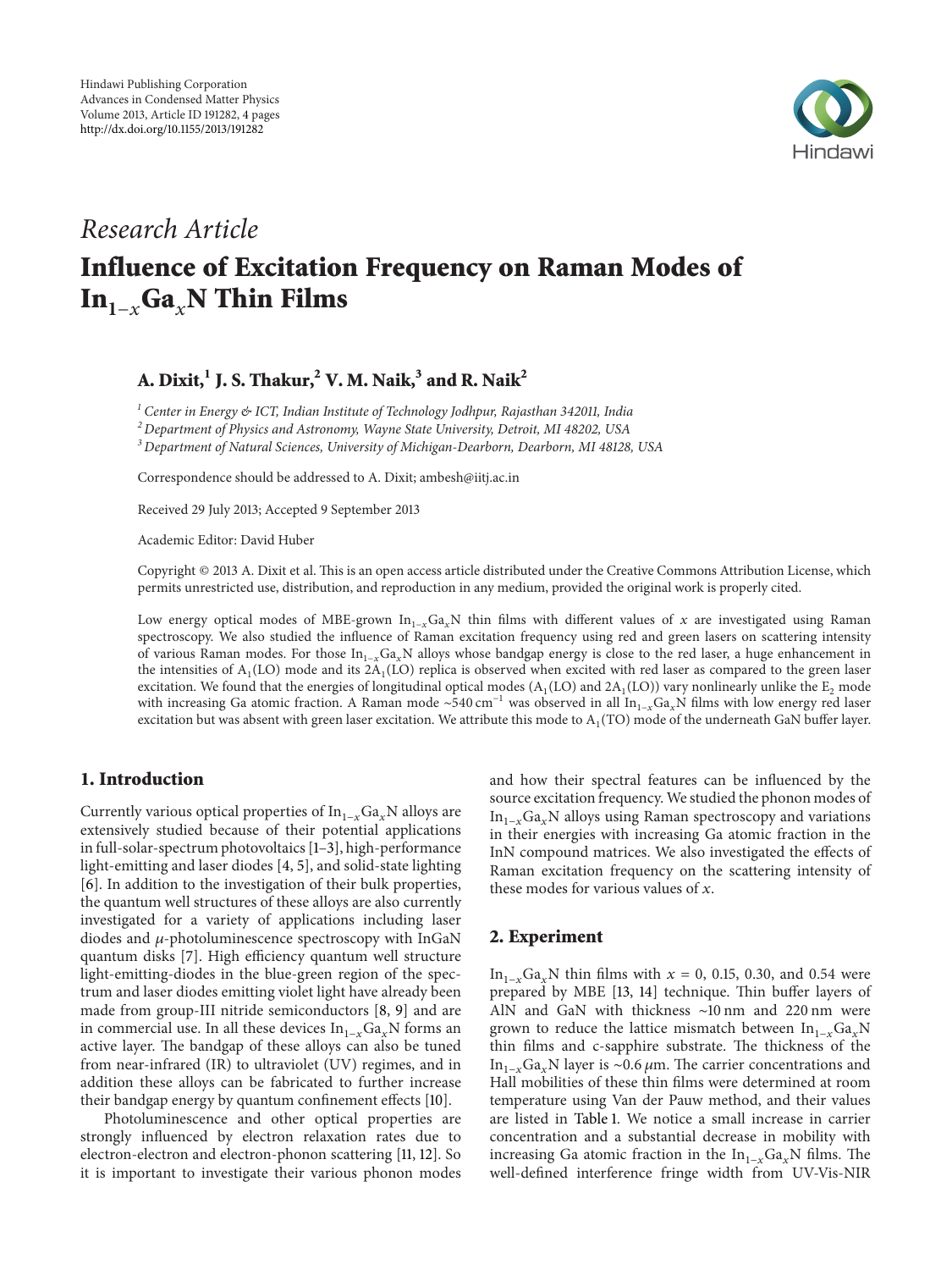| Sample                                         | Thickness $(\mu m)$ | Bandgap (eV) | Carrier concentration<br>$\rm (cm^{-3})$ | Mobility<br>$(cm^2/V·s)$ | Probing depth $(\mu m)$ for laser excitation<br>used |        |
|------------------------------------------------|---------------------|--------------|------------------------------------------|--------------------------|------------------------------------------------------|--------|
|                                                |                     |              |                                          |                          | 514 nm                                               | 785 nm |
| GS1814 InN                                     | 0.6                 | 0.77         | $1.3 \times 10^{18}$                     | 900                      | < 0.03                                               | 0.06   |
| GS1651 $In_{0.85}Ga_{0.15}N$                   | 0.5                 | 0.96         | $1.43 \times 10^{18}$                    | 700                      | < 0.03                                               | 0.06   |
| GS1942 $In_{0.70}Ga_{0.30}N$                   | 0.5                 | 1.27         | $2.3 \times 10^{18}$                     | 140                      | < 0.03                                               | 0.07   |
| GS1651 In <sub>0.46</sub> Ga <sub>0.54</sub> N | 0.4                 | 1.85         | $1.1 \times 10^{18}$                     | 20                       | 0.06                                                 | 0.16   |

TABLE 1: Room temperature electronic and optical properties of  $In<sub>1-x</sub>Ga<sub>x</sub>N$  thin films.

reflection spectrum was used to estimate the thickness of these thin films whose values are given in Table 1.

#### 3. Results and Discussion

A strong electron-phonon Fröhlich interaction in wurtzite crystals can lead to a large enhancement in light scattering by polar LO phonons when an incident photon's energy is close to band gap energy of semiconductor [15, 16]. In many cases it has also led to excitation of replica phonon modes. In wurtzite In<sub>1−x</sub>Ga<sub>x</sub>N structure, there are six Raman active modes,  $E_2$ (low),  $E_2$ (high),  $A_1$ (TO),  $A_1$ (LO),  $E_1$ (TO), and  $E_1$ (LO) [17, 18], which are observed in the first order Raman spectrum of  $In<sub>1-x</sub>Ga<sub>x</sub>N$  films. Other optical modes,  $B_1$ (low) and  $B_1$ (high), are silent in wurtzite nitrides but are occasionally observed in disordered films [19]. In this paper, we investigated the role of excitation energy on the Raman intensity of these modes by choosing two laser energies, the green laser (514.5 nm = 2.41 eV) having energy larger than the bandgap energy of all the  $In_{1-x}Ga_xN$  films we have studied here and the red laser (785 nm =  $1.58 \text{ eV}$ ) having energy between the band gap energy of  $x = 0.3$  film (E<sub>a</sub> = 1.30 eV) and of  $x = 0.54$  film (E<sub>q</sub> = 1.85 eV). Out of the six Raman active modes, we observed  $E_2$ (high) and the first-order  $A_1$ (LO) Raman modes when the samples were excited by red laser (Figure 1). Along with these modes,  $2A_1(LO)$  replica mode is also observed in all the samples. In between  $E_2$ (high) and  $A<sub>1</sub>(LO)$  modes, one can also see a mode around 540 cm<sup>-1</sup> in all the In<sub>1−x</sub>Ga<sub>x</sub>N films. A similar mode has been observed [20] in postannealed InN thin films and has been marked as an unidentified feature. However, we associate this mode with  $A_1(TO)$  mode of GaN originating from the GaN buffer layer used in all the films. This mode is not observed with green laser (Figure 2(a)) because of the stronger absorption of the green laser by the top  $In<sub>1-x</sub>Ga<sub>x</sub>N$  layer. We have used the absorption coefficients given in [21] to estimate the probing depth  $1/2\alpha$ , where  $\alpha$  is the absorption coefficient. The probing depths for the two excitation laser wavelengths used in the present work (514.5 and 785 nm) are reported in Table 1. Clearly, the probing depth is larger at 785 nm laser excitation compared to that of 514.5 nm for all the samples. Further, the probing depth increases with increasing Ga concentration  $x$  and substantiates the strong absorption of high energy 514.5 nm photons in the upper  $In<sub>1-x</sub>Ga<sub>x</sub>N$  layers compared to the low energy 785 nm photons which are transmitted into the lower GaN buffer layer. As Ga atomic fraction in  $In_{1-x}Ga_xN$ is increased, the energies of these modes ( $E_2$ (high),  $A_1$ (LO),



FIGURE 1: Raman spectra of  $\text{In}_{1-x} \text{Ga}_x \text{N}$  ( $x = 0, 0.15, 0.30,$  and 0.54) thin films using red laser excitation source (785 nm = 1.58 eV). The dashed lines are guides to eyes tracing variation of  $A_1(LO)$  and its replica  $2A_1(LO)$  mode with increasing Ga atomic fraction. The asterisk (red) indicates the  $A_1(TO)$  GaN mode, and circles show the sapphire modes observed in  $In_{0.46}Ga_{0.54}N$  thin films (colored online).

and  $2A_1(LO)$ ) increase as shown in Figure 3(a), as expected. However, there is a dramatic decrease in the intensity of  $E_2$ (high) mode relative to  $A_1$ (LO) mode accompanied by an increase in damping due to increase in the lattice disorder from Ga atoms substitution. At  $x = 0.54$ ,  $E_2$ (high) mode has almost disappeared into the noise. With increasing  $x$ value, the absorption of the laser energy decreases in the  $In<sub>1-x</sub>Ga<sub>x</sub>N$  layer due to increase in the bandgap values and at  $x = 0.54$ , the bandgap value (E<sub>q</sub> = 1.86 eV) of In<sub>1-x</sub>Ga<sub>x</sub>N layer becomes larger than the laser energy. This leads to a stronger transmission of the laser energy into the subsequent layers, GaN and sapphire layers, and as a result intense excitations of many sapphire modes as marked by circles along with the  $A_1(TO)$  of GaN marked as  $*$  (top panel,  $x =$ 0.54 in Figure 1). We also observed an intense structure at 1070 cm−1. Similar structure, however with less intensity, has been associated with the combination of  $\text{E}_g$  (432 cm $^{-1}$ ) GaN mode and A<sub>1*a*</sub> (645 cm<sup>-1</sup>) sapphire mode [22]. Because of stronger excitation of the sapphire modes in this film, the observed mode could be a result of this combination.

In Figure 2(a) we show the Raman spectra of  $In_{1-x}Ga_xN$ films when excited off-resonance with green laser. A big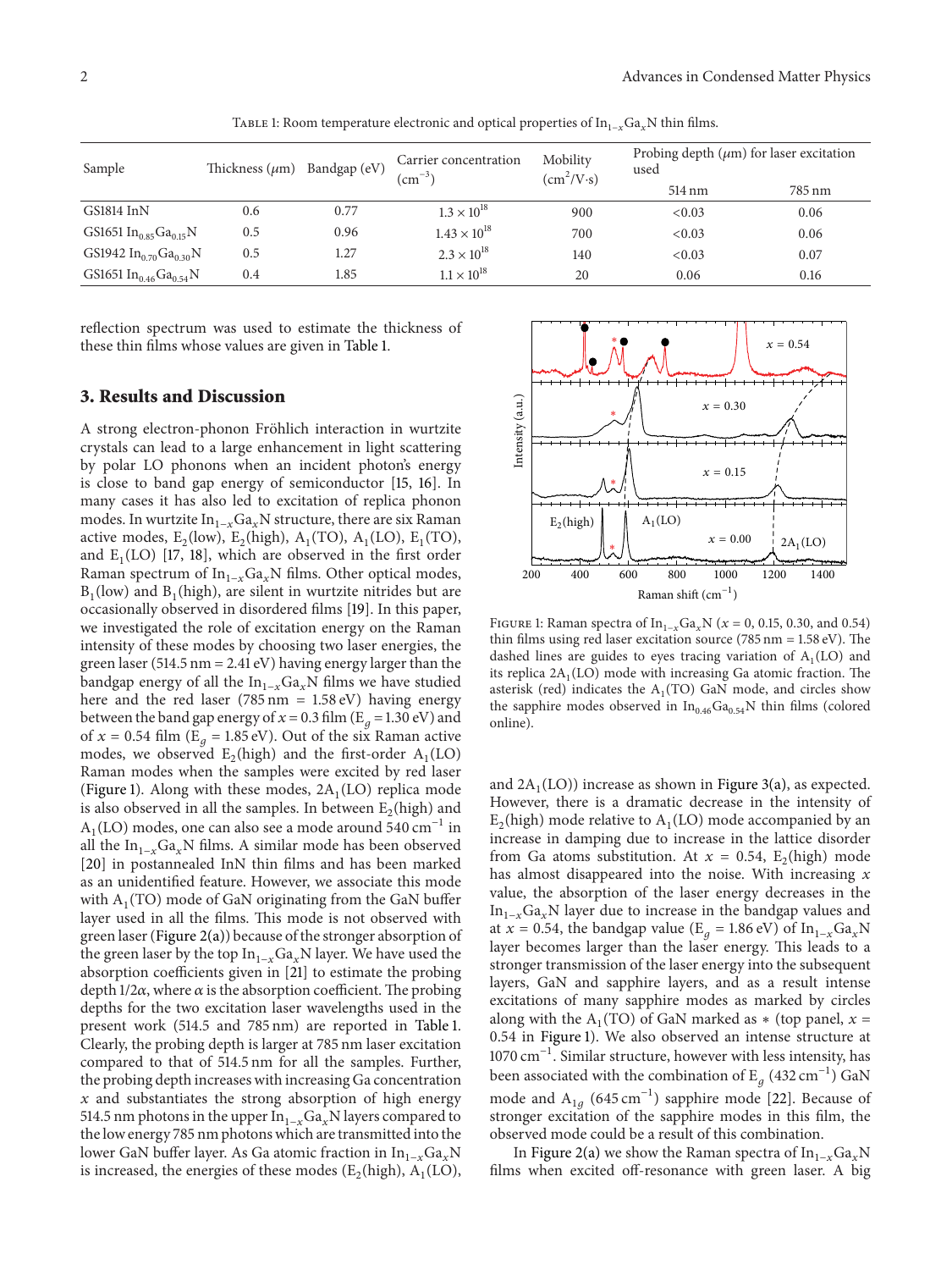



FIGURE 2: (a) Raman spectra of  $\text{In}_{1-x} \text{Ga}_x \text{N}$  ( $x = 0, 0.15, 0.30,$  and 0.54) thin films and (b) variation in the energy of  $E_2(Low)$  using green laser excitation source (514.5 nm =  $2.41 \text{ eV}$ ). The dashed lines are guides to eyes tracing variations of  $E_2$ (low) and  $A_1$ (LO) and its replica  $2A_1(LO)$  mode energies with increasing Ga atomic fraction.

FIGURE 3: (a) Energy variations of  $1A_1(LO)$ ,  $2A_1(LO)$ ,  $E_2(Low)$ , and  $E_2$ (high) modes with respect to Ga atomic fraction in  $In_{1-x}Ga_xN$ alloy thin films. (b) Variation in the ratio of  $A_1(LO)/E_2(high)$  with respect to Ga atomic fraction for  $In<sub>1-x</sub>Ga<sub>x</sub>N$  alloy thin films for red and green lasers (Colored online), inset showing bandgap variation with respect to Ga atomic fraction for  $In_{1-x}Ga_xN$  alloy thin films.

change in the Raman intensities of these modes is observed when compared with the corresponding Raman spectral intensities obtained using red laser. The green laser energy is larger than the bandgap energies of the  $In_{1-x}Ga_xN$  films, so there will be a negligible transmission of green laser energy into the GaN buffer layer underneath the  $In_{1-x}Ga_xN$  films and sapphire substrate. As a result, no sapphire and GaN modes are observed in  $In_{1-x}Ga_xN$  thin films with green laser, as shown in Figure 2(a). With increasing atomic fraction of Ga, the bandgap energy of  $In<sub>1-x</sub>Ga<sub>x</sub>N$  layer increases and begins to tune with the laser energy. This increases the Fröhlich electron-phonon interaction leading to a stronger excitation of  $A_1(LO)$  and  $2A_1(LO)$  phonons. At  $x = 0.54$ , the  $A_1$ (LO) and 2 $A_1$ (LO) phonons become quite intense compared to the  $E_2$  modes. On the contrary, the Raman intensities of  $E_2$ (low) and  $E_2$ (high) modes decrease with

increasing values of  $x$  and at  $x = 0.54$ ; these modes cease to exist due to overdamping by the substitutional disorder of Ga atoms. Note that  $E_2$ (low) mode could not be observed when excited with red laser. In Figure 2(b), we also show the shift in the energy of  $E_2$ (low) mode with increasing values of x. The energies of the observed  $A_1(LO)$  and  $2A_1(LO)$  modes increase nonlinearly (Figure 3(a)), while those of  $E_2$  modes vary almost linearly with increasing Ga atoms concentration. We attribute this nonlinear behavior to the c-axial strain in our films due to their small thickness affecting lattice polarization along the c-axis more than in other directions [23]. Similar behavior of these modes is also observed for the red laser when Ga concentration is increased. Figure 3(b) shows variation in the relative intensities of  $A_1(LO)$  and  $E_2(high)$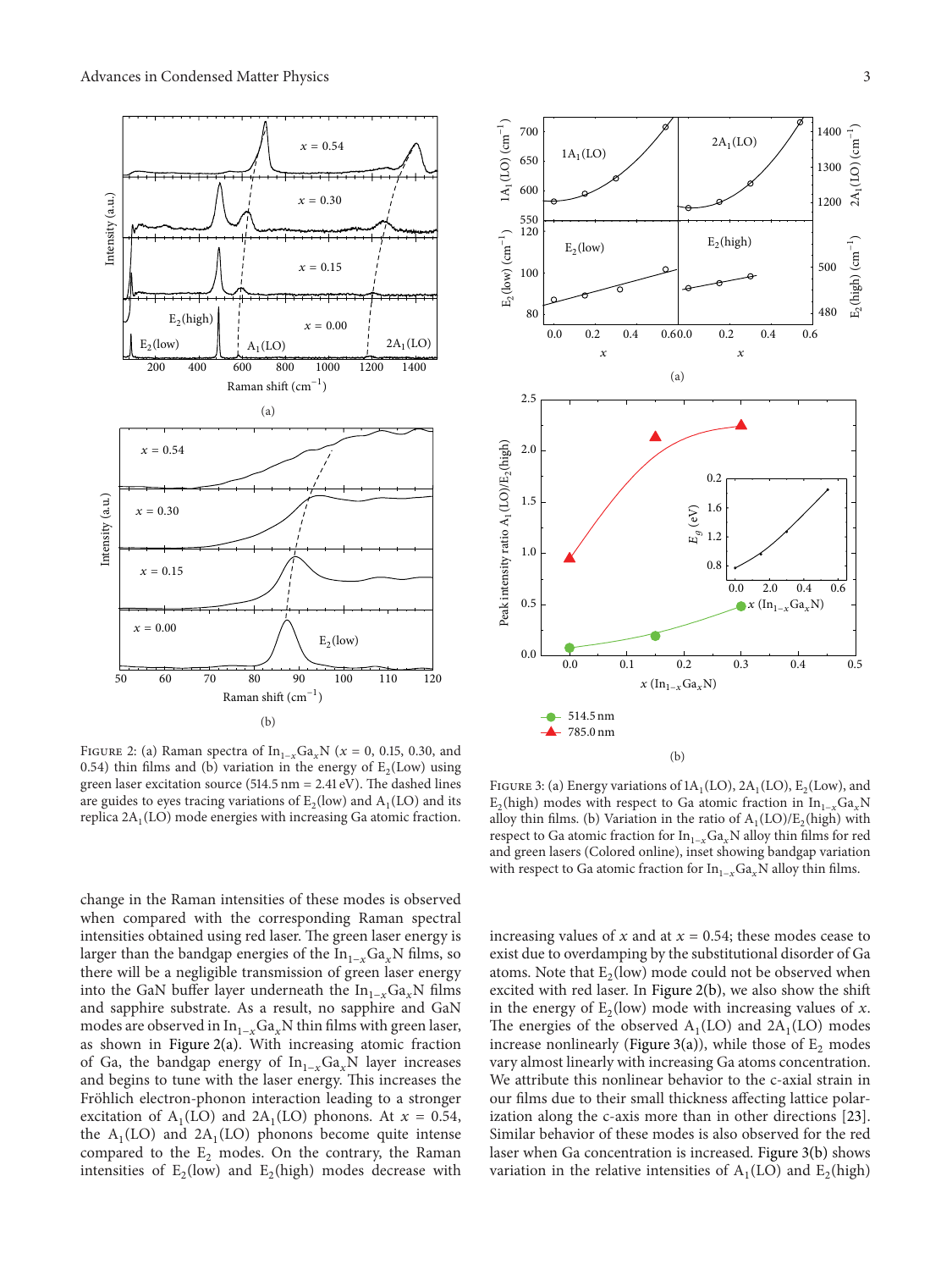modes for red and green lasers. The inset in Figure 3(b) shows the variation of the energy bandgap of  $In_{1-x}Ga_xN$  thin film samples as a function of Ga atomic fraction  $x$ . Clearly the ratio  $A_1(LO)/E_2$ (high) is quite large for red laser and varies quite strongly as compared to that of the green laser with increasing concentration of Ga. At a particular value of  $x$ , there is no change in the frequency of these modes when energy of the laser is changed; however, the intensities of some of the modes change dramatically.

## 4. Summary

In summary, we have investigated the intensity of Raman scattering in  $In_{1-x}Ga_xN$  thin films when their bandgap energy is close to the excitation frequency of the laser. We found that tuning of electronic bandgap transition of the films with the laser excitation frequency dramatically influences the scattering intensities of  $A_1(LO)$ ,  $2A_1(LO)$ ,  $E_2(Low)$ , and  $E_2$ (high) modes.

## Acknowledgment

The authors thank Dr. W. J. Schaff for providing the In<sub>1−x</sub>Ga<sub>x</sub>N samples used in this work.

# References

- [1] J. Wu, W. Walukiewicz, K. M. Yu et al., "Superior radiation resistance of  $In<sub>1-x</sub>Ga<sub>x</sub>N$  alloys: full-solar-spectrum photovoltaic material system," Journal of Applied Physics, vol. 94, no. 10, pp. 6477–6482, 2003.
- [2] J. Wu, W. Walukiewicz, W. Shan et al., "Effects of the narrow band gap on the properties of InN," Physical Review B, vol. 66, no. 20, Article ID 201403(R), 4 pages, 2002.
- [3] T. Kuykendall, P. Ulrich, S. Aloni, and P. Yang, "Complete composition tunability of InGaN nanowires using a combinatorial approach," Nature Materials, vol. 6, no. 12, pp. 951–956, 2007.
- [4] F. A. Ponce and D. P. Bour, "Nitride-based semiconductors for blue and green light-emitting devices," Nature, vol. 386, pp. 351– 359, 1997.
- [5] S. Nakamura, S. Pearton, G. Pearton, and G. Fasol, The Blue Laser Diode: The Complete Story, Springer, Berlin, Germany, 2000.
- [6] E. F. Schubert and J. K. Kim, "Solid-state light sources getting smart," Science, vol. 308, no. 5726, pp. 1274–1278, 2005.
- [7] S. Nakamura, M. Senoh, S. Nagahama et al., "InGaN-based multi-quantum-well-structure laser diodes," Japanese Journal of Applied Physics 2, vol. 35, no. 1, pp. L74–L76, 1996.
- [8] S. Nakamura, "InGaN-based violet laser diodes," Semiconductor Science and Technology, vol. 14, no. 6, article R27, 1999.
- [9] S. Nakamura, "InGaN/AlGaN blue-light-emitting diodes," Journal of Vacuum Science and Technology A, vol. 13, no. 3, article 705, 6 pages, 1995.
- [10] H. J. Xiang, S. H. Wei, J. L. F. Da Silva, and J. Li, "Strain relaxation and band-gap tunability in ternary  $In_xGa_{1-x}N$  nanowires," Physical Review B, vol. 78, no. 19, Article ID 193301, 4 pages, 2008.
- [11] J. S. Thakur, Y. V. Danylunk, D. Haddad, V. M. Naik, R. Naik, and G. W. Auner, "Transmission phase shift of phonon-assisted

tunneling through a quantum dot," Physical Review B, vol. 77, no. 3, Article ID 035309, 8 pages, 2007.

- [12] J. S. Thakur, G. W. Auner, D. B. Haddad, R. Naik, and V. M. Naik, "Disorder effects on infrared reflection spectra of InN films," Journal of Applied Physics, vol. 95, no. 9, pp. 4795–4801, 2004.
- [13] H. Lu, W. J. Schaff, J. Hwang, H. Wu, G. Koley, and L. F. Eastman, "Effect of an AlN buffer layer on the epitaxial growth of InN by molecular-beam epitaxy," Applied Physics Letters, vol. 79, no. 10, pp. 1489–1491, 2001.
- [14] H. Lu, W. J. Schaff, J. Hwang, H. Wu, G. Koley, and L. F. Eastman, "Effect of AlN buffer layer on the epitaxial growth of InN by molecular-beam epitaxy," Applied Physics Letters, vol. 79, no. 10, pp. 1489–1491, 2001.
- [15] C. Chen, M. Dutta, and M. A. Stroscio, "Electron scattering via interactions with optical phonons in wurtzite crystals," Physical Review B, vol. 70, no. 7, Article ID 075316, 7 pages, 2004.
- [16] B. C. Lee, K. W. Kim, M. A. Stroscio, and M. Dutta, "Opticalphonon confinement and scattering in wurtzite heterostructures," Physical Review B, vol. 58, no. 8, pp. 4860–4865, 1998.
- [17] Z. G. Qian, W. Z. Shen, H. Ogawa, and Q. X. Guo, "Experimental studies of lattice dynamical properties in indium nitride," Journal of Physics: Condensed Matter, vol. 16, no. 12, pp. R381– R414, 2004.
- [18] H. Harima, "Properties of GaN and related compounds studied by means of Raman scattering," Journal of Physics: Condensed Matter, vol. 14, no. 38, p. R967, 2002.
- [19] V. Y. Davydov, V. V. Emtsev, I. N. Goncharuk et al., "Experimental and theoretical studies of phonons in hexagonal InN," Applied Physics Letters, vol. 75, no. 21, pp. 3297–3299, 1999.
- [20] J. W. Pomeroy, M. Kuball, C. H. Swartz, T. H. Myers, H. Lu, and W. J. Schaff, "Evidence for phonon-plasmon interaction in InN by Raman spectroscopy," Physical Review B, vol. 75, no. 3, Article ID 035205, 6 pages, 2007.
- [21] J. Wu, W. Walukiewicz, K. M. Yu et al., "Small band gap bowing in In<sub>1−x</sub>Ga<sub>x</sub>N alloys," Applied Physics Letters, vol. 80, no. 25, pp. 4741–4743, 2002.
- [22] H. W. Kunert, J. Barnas, D. J. Brink, and J. Malherbe, "Raman active modes of one-, two-, and three-phonon processes in the most important compounds and semiconductors with the rhombic, tetragonal, regular, trigonal, and hexagonal structures," Journal de Physique IV, vol. 132, no. 1, pp. 329–336, 2006.
- [23] D. Cai and G. Y. Guo, "Tuning linear and nonlinear optical properties of wurtzite GaN by c-axial stress," Journal of Physics D, vol. 42, no. 18, Article ID 185107, 2009.